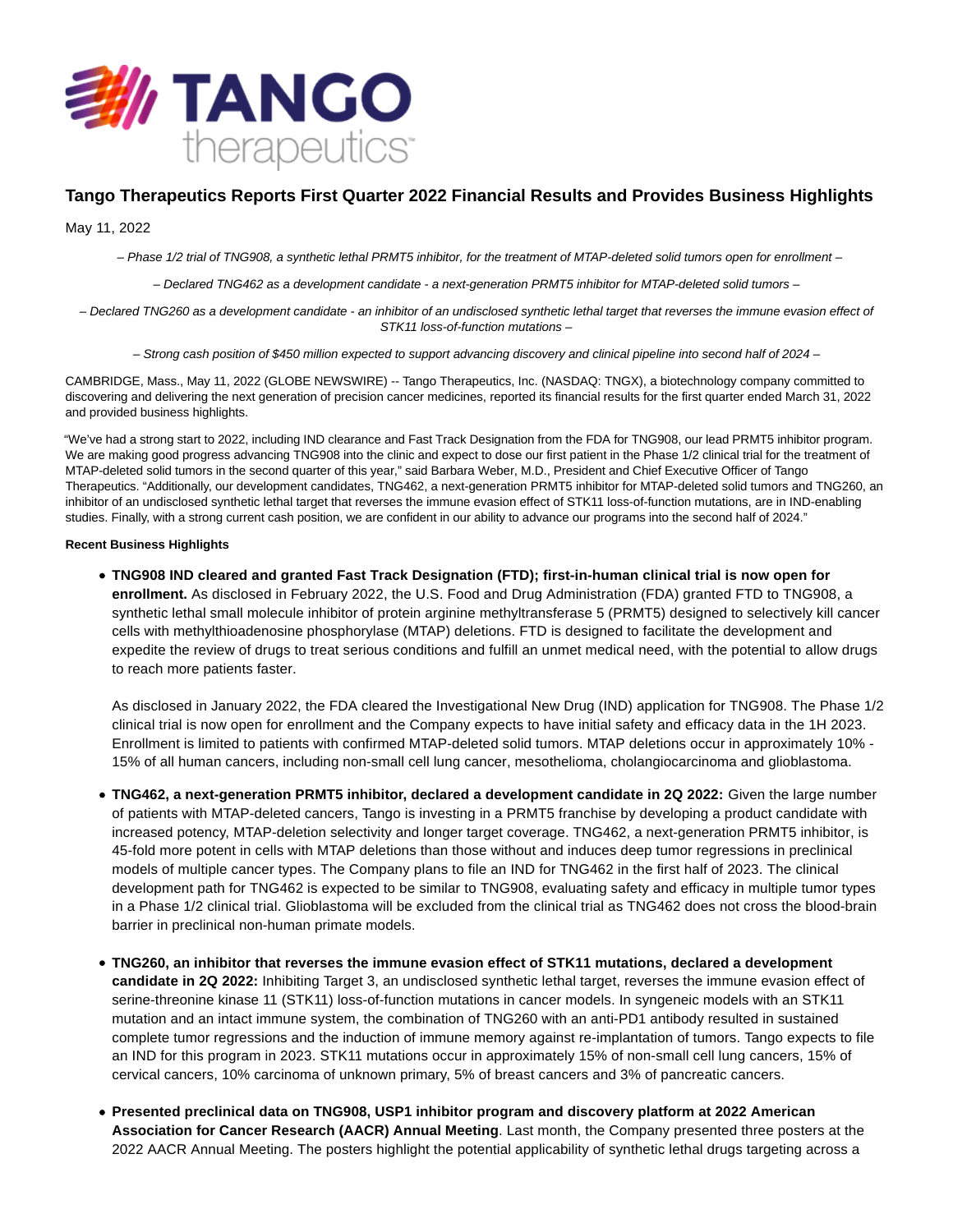range of cancer types, including TNG908 and the USP1 (ubiquitin-specific protease 1) program.

**Presented preclinical TNG908 combination data at 2022 European Society for Medical Oncology (ESMO) Targeted Anticancer Therapies Congress.** In March, the Company presented at the 2022 ESMO Targeted Anticancer Therapies Congress. The posters highlight the synergy between TNG908 and the KRAS inhibitor, sotorasib, in xenograft models with MTAP deletion and a KRAS G12C mutation.

## **Financial Results**

As of March 31, 2022, the Company held \$449.9 million in cash, cash equivalents and marketable securities, which the company believes to be sufficient to fund operations into the second half of 2024.

Collaboration revenue was \$5.8 million for the three months ended March 31, 2022, compared to \$6.4 million for the same period in 2021. The decrease was due to lower research costs incurred under the Gilead collaboration during the three months ended March 31, 2022 resulting in lower collaboration revenue recognition.

Research and development expenses were \$24.3 million for the three months ended March 31, 2022, compared to \$15.0 million for the same period in 2021. The change was primarily due to increased expenses relating to the advancement of the programs and personnel-related costs.

General and administrative expenses were \$6.8 million for the three months ended March 31, 2022, compared to \$3.5 million for the same period in 2021. The change was primarily due to increases in personnel-related costs.

Net loss for the three months ended March 31, 2022 was \$25.2 million, or \$0.29 per share, compared to a net loss of \$12.1 million, or \$0.29 per share, in the same period in 2021.

#### **About Tango Therapeutics**

Tango Therapeutics is a biotechnology company dedicated to discovering novel drug targets and delivering the next generation of precision medicine for the treatment of cancer. Using an approach that starts and ends with patients, Tango leverages the genetic principle of synthetic lethality to discover and develop therapies that take aim at critical targets in cancer. This includes expanding the universe of precision oncology targets into novel areas such as tumor suppressor gene loss and their contribution to the ability of cancer cells to evade immune cell killing. For more information, please visit www.tangotx.com.

## **Forward-Looking Statements**

Certain statements in this press release may be considered forward-looking statements. Forward-looking statements generally relate to future events, Tango's future operating performance, goals, the anticipated benefits of therapies and combination therapies (that include a Tango pipeline product), expectations, beliefs and development objectives for Tango's product pipeline and clinical trials. In some cases, you can identify forward-looking statements by terminology such as "may", "should", "expect", "intend", "will", "goal", "estimate", "anticipate", "believe", "predict", "potential" or "continue", or the negatives of these terms or variations of them or similar terminology. For example, statements concerning the following include or constitute forward-looking statements: the Company believes that it has sufficient cash balances to fund operations (including to support advancing discovery and its clinical pipeline) into the second half of 2024; anticipated milestones in the Company's research and development programs; a Phase 1/2 study for TNG908 is now open for enrollment and we expect to dose a patient in second quarter of 2022; expectations regarding progressing Company development candidates in 2022 and beyond, including TNG462 and TNG260; the Company anticipates having preliminary safety and efficacy data in the TNG908 Phase 1/2 study in the first half of 2023; FTD has the potential to allow drugs to reach patients earlier; the planned clinical development path for TNG462 (expected to be similar to TNG908); Tango plans to evaluate TNG908 in GBM; the expected benefits of TNG908 and the Company's other development candidates and other product candidates; and the expected timing of: (i) development candidate declaration for certain targets, (ii) initiating IND-enabling studies; (iii) filing INDs; (iv) clinical initiation and (v) disclosing preliminary and final clinical trial results. Such forward-looking statements are subject to risks, uncertainties, and other factors which could cause actual results to differ materially from those expressed or implied by such forward looking statements. These forward-looking statements are based upon estimates and assumptions that, while considered reasonable by Tango and its management are inherently uncertain. New risks and uncertainties may emerge from time to time, and it is not possible to predict all risks and uncertainties. Factors that may cause actual results to differ materially from current expectations include, but are not limited to: Tango has limited experience conducting clinical trials (and will rely on a third party to operate the clinical trial for TNG908) and may not be able to commence the clinical trial when expected and may not generate results (including final or preliminary safety and efficacy data) in the anticipated timeframe (or at all); benefits of product candidates seen in preclinical analyses may not be evident when tested in clinical trials or when used in broader patient populations (if approved for commercial sale); the benefits of Tango pipeline products, development candidates and potential combination therapies that are seen in pre-clinical experiments may not be present in clinical trials or in use commercially or may not be safe and/or effective in humans (and Tango or a third-party may not be able to obtain approval or commercial sales of any combination therapies); Tango has a limited operating history and has not generated any revenue to date from drug sales, and may never become profitable; the Company may not be able to identify development candidates on the schedule it anticipates due to technical, financial or other reasons; the Company may not be able to file INDs for development candidates on time, or at all, due to technical or financial reasons or otherwise; the Company may utilize cash resources more quickly than anticipated and, if so, may not have sufficient cash to fund operations to the second half of 2024; Tango will need to raise capital in the future and if we are unable to raise capital when needed or on attractive terms, we would be forced to delay, scale back or discontinue some of our development programs or future commercialization efforts; we may be unable to advance our preclinical development programs into and through the clinic for safety or efficacy reasons or commercialize our product candidates or we may experience significant delays in doing so as a result of factors beyond Tango's control; the Company may not be able to realize the benefits of fast track designation (and such designation may not advance any anticipated approval timelines); Tango's approach to the discovery and development of product candidates is novel and unproven, which makes it difficult to predict the time, cost of development, and likelihood of successfully developing any products; Tango may not identify or discover additional product candidates or may expend limited resources to pursue a particular product candidate or indication and fail to capitalize on product candidates or indications that may be more profitable or for which there is a greater likelihood of success; our products candidates may cause adverse or other undesirable side effects (or may not show requisite efficacy) that could, among other things, delay or prevent regulatory approval; our dependence on third parties for conducting clinical trials and producing drug product; our ability to obtain and maintain patent and other intellectual property protection for our technology and product candidates or the scope of intellectual property protection obtained is not sufficiently broad; and delays and other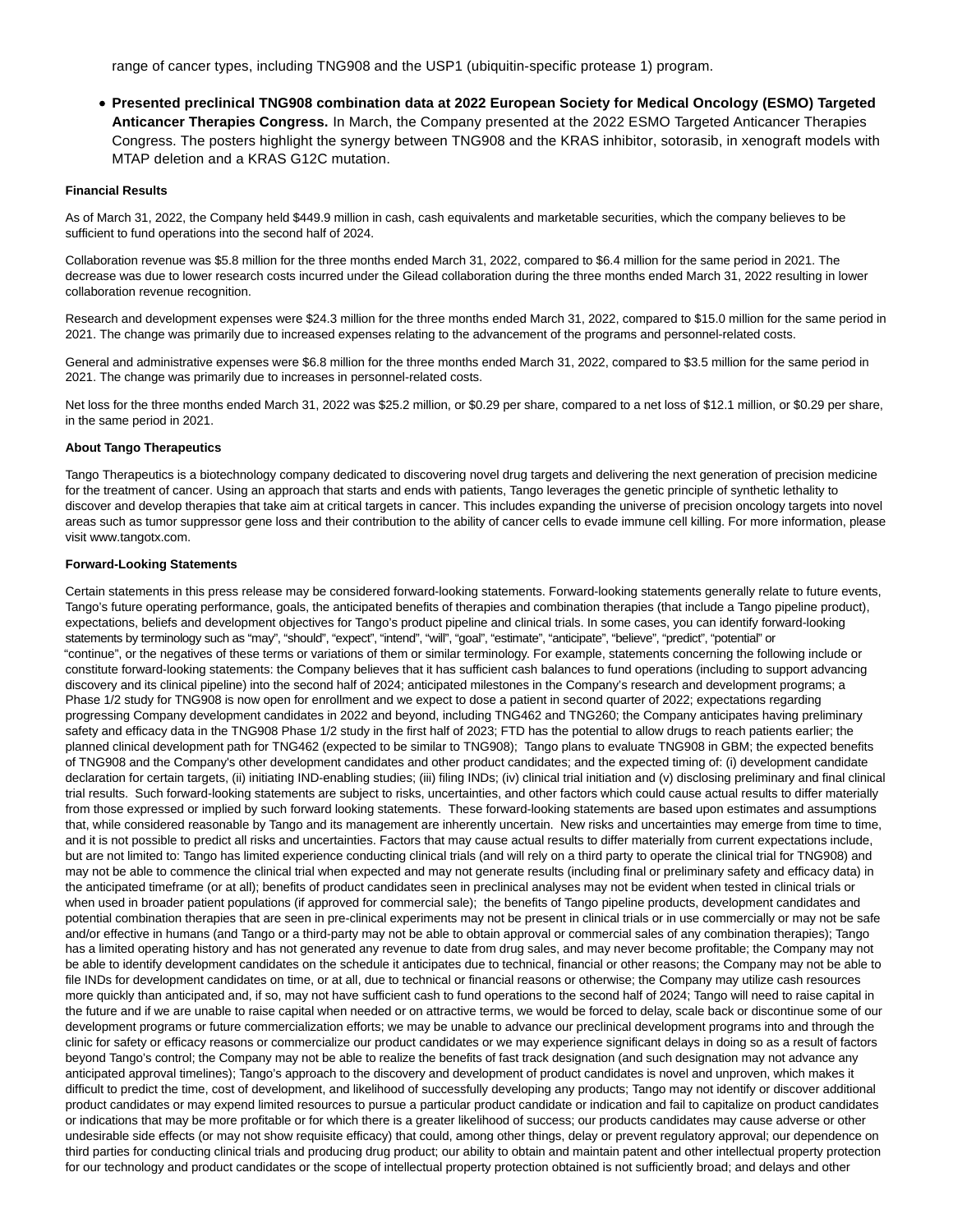impacts on product development and clinical trials from the COVID-19 pandemic. Additional information concerning risks, uncertainties and assumptions can be found in Tango's filings with the SEC, including the risk factors referenced in Tango's Annual Report on Form 10-K filed with the SEC on March 28, 2022. You should not place undue reliance on forward-looking statements in this presentation, which speak only as of the date they are made and are qualified in their entirety by reference to the cautionary statements herein. Tango specifically disclaims any duty to update these forward-looking statements.

# **Investor Contact:**

Sam Martin/Michael Barron Argot Partners [tango@argotpartners.com](https://www.globenewswire.com/Tracker?data=hbPZovuAswMHz2l_YAh-UdThCzGI0-yQkMtbz6q6kOh5ATk2ovv5W4FB8K_HpMPyldO_M3k2UtGiX4AZtAiTMQJc8jTJEogbhDE3H_5swXhG-6sOAn97p3qnphYdGcdi)

#### **Media Contact:**

Joshua R. Mansbach Argot Partners [tango@argotpartners.com](https://www.globenewswire.com/Tracker?data=hbPZovuAswMHz2l_YAh-UdThCzGI0-yQkMtbz6q6kOjBIpbHCocTzG2kDOL-TpPVh9ZIvnH44rjbDjB5zC0hnoq3xZzMQVbXLwzSEKfqnL4UyxipJA2-AuCz9rHZJSRm)

## **Consolidated Statements of Operations (In thousands, except share and per share data)**

|                                                                             | Three Months Ended March 31, |    |            |
|-----------------------------------------------------------------------------|------------------------------|----|------------|
|                                                                             | 2022                         |    | 2021       |
| Collaboration revenue                                                       | \$<br>5,758                  | \$ | 6,386      |
| Operating expenses:                                                         |                              |    |            |
| Research and development                                                    | 24,330                       |    | 15,000     |
| General and administrative                                                  | 6,807                        |    | 3,467      |
| Total operating expenses                                                    | 31,137                       |    | 18,467     |
| Loss from operations                                                        | (25, 379)                    |    | (12,081)   |
| Other income (expense):                                                     |                              |    |            |
| Interest income                                                             | 218                          |    | 104        |
| Other expense, net                                                          | (47                          |    | (55)       |
| Total other income, net                                                     | 171                          |    | 49         |
| Loss before income taxes                                                    | (25, 208)                    |    | (12,032)   |
| Provision for income taxes                                                  |                              |    | (74)       |
| Net loss                                                                    | (25, 208)                    |    | (12, 106)  |
| Net loss per common share - basic and diluted                               | \$<br>$(0.29)$ \$            |    | (0.29)     |
| Weighted average number of common shares outstanding<br>- basic and diluted | 87,670,653                   |    | 41,575,143 |

## **Consolidated Balance Sheets (In thousands)**

|                                             | March 31,<br>2022 |   | December 31,<br>2021 |  |
|---------------------------------------------|-------------------|---|----------------------|--|
| <b>Assets</b>                               |                   |   |                      |  |
| Current assets:                             |                   |   |                      |  |
| Cash and cash equivalents                   | \$<br>99,909      | S | 142,745              |  |
| Marketable securities                       | 349,976           |   | 342,510              |  |
| Accounts receivable                         | 2,000             |   | 2,000                |  |
| Restricted cash                             | 567               |   | 567                  |  |
| Prepaid expenses and other current assets   | 8,202             |   | 4,516                |  |
| <b>Total current assets</b>                 | 460,654           |   | 492,338              |  |
| Property and equipment, net                 | 6,538             |   | 4,832                |  |
| Operating lease right-of-use assets         | 894               |   | 1,254                |  |
| Restricted cash, net of current portion     | 3,423             |   | 1,712                |  |
| Other assets                                | 16                |   | 19                   |  |
| Total assets                                | 471,525           |   | 500,155              |  |
| <b>Liabilities and Stockholders' Equity</b> |                   |   |                      |  |
| <b>Current liabilities:</b>                 |                   |   |                      |  |
| Accounts payable                            | \$<br>3,367       | S | 3,226                |  |